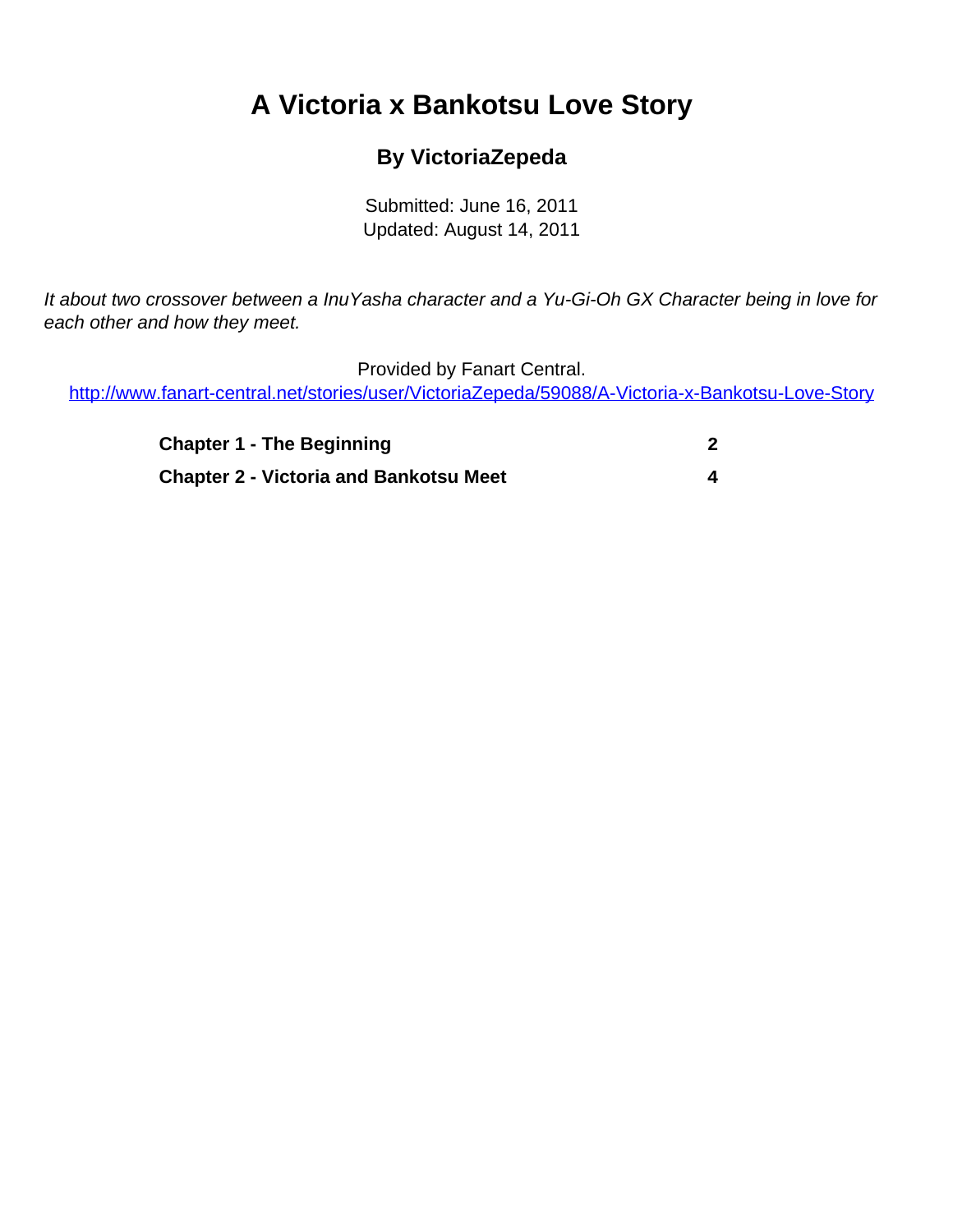## **1 - The Beginning**

<span id="page-1-0"></span><!-- Translation from RTF performed by UnRTF, version 0.20.5 --> <!-- document uses ANSI character set --> <!-- document uses ANSI codepage 1252 character set --> <!-- font table contains 2 fonts total --> <span style="font-family: Arial"><font size=2>[br] [br] [br] [br] [br]

[br]

<font face="Comic Sans MS"><font size=3>One day Bankotsu and Jakotsu were sitting down and relax and enjoying themself "Hey Jakotsu what you wanna do today?" Bankotsu asked. "I don't know big brother just thinking about killing peoples" Jakotsu said. "Yeah same here" Bankotsu said "Hey Bankotsu don't you say that you want a girlfriend?" "Well yeah I do" Bankotsu said. "One problem no girls don't like you but only a stupid girl will like you and I hate womens" Jakotsu said. "I know but let go Jakotsu" Bankotsu said "Where we going big brother?" Jakotsu asked. "We're going for a walk and you and me and the others of the Band of the Seven will kill everyone" Bankotsu said. "Ooh that sound fun" Jakotsu said. "I know trust me it will be great" Bankotsu said. "Oh yeah" Jakotsu said. \*They starting walking\* [br] [br]

In the Present Day,[br]

[br]

Victoria meet up wih Zane "Hey Zane! Victoria shouted. "Oh hey Victoria" Zane said. "It was a nice day today don't you think?" Victoria said. "Yeah it is" Zane smiles. She smiles at him and blushed. "So Victoria I was wondering if you like to goes out with me to the movies this saturday?" Zane asked. I will love to" Victoria said. "Great" Zane smiles. Zane goes and kisses Victoria and left and she starting to blush. Victoria was being distracted and bump into Chazz. "Hey what where you going Victoria!" Chazz Shouted."Me?! Oh no you didn't!" Victoria said. "Look I hate you and you're the worse person I ever met" Chazz said "Yeah same here" Victoria said. "I'm outta of here" Chazz said. \*He walk aways. "what a jerk" Victoria said. "Hey Victoria wanna play tennis with us" Brittnay said. "Okay sure I'm coming let me get my racket" Victoria said. \*She went to the warehouse to get her tennis stuff but she trip with one foot and fell on the floor\* "Aaaaah Oof ouch that hurt I just need some help and-" Victoria said. \*The floor break and she fell in\* "Aaaaaah!" Victoria scream. She woke up in the strange place and don't know where she is there no Duel Academy, no mall, and nothing that she familar of expect a lots of trees. "I guess I'm not in Kansas anymore" Victoria said. \*She goes look around and suddenly she heard a noise and it was a demon going to attack\* "Hey give me your flesh" Demon said. "Aaaaaah!" Victoria scream and start running and run as quickly she can\* "This is not what I have in mind and I wanna goes home!" Victoria said. She keep running and she trip over by a rock and she fell. "Oh ouchie that hurt!" Victoria said. "Huh Aaaah I guess this is the end of me Zane I'm sorry please forgive me please someone save me Aaaah!" Victoria scream. Then someone appear and slave a demon it was a half-demon with long silver hair and doggie ears. "Ha that more like it are you alright" InuYasha said. "Yeah thanks and huh aaah another demon!" Victoria scream and slap him "Hey InuYasha!" Kagome said."It about time you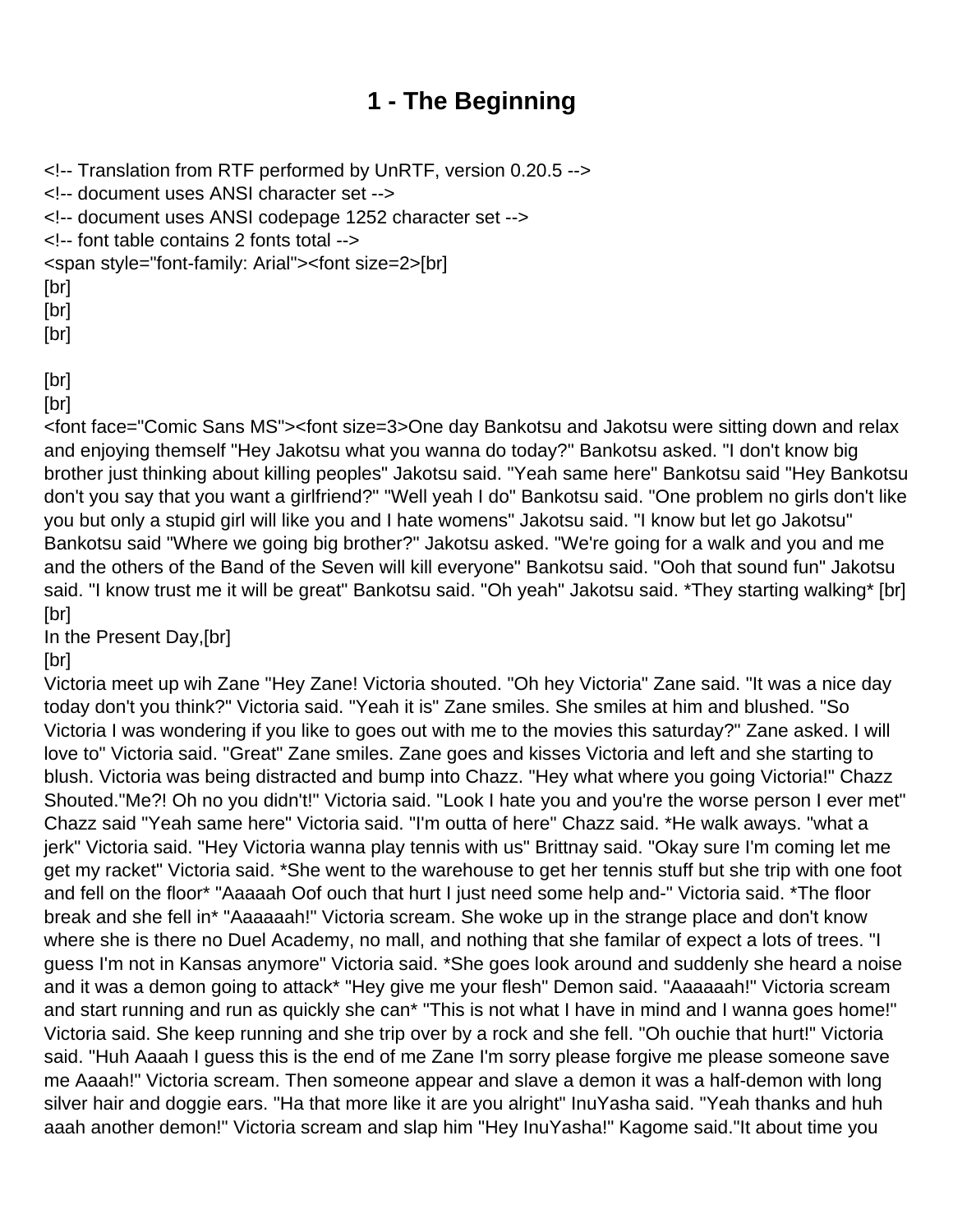guys got here" InuYasha said. "Huh who are you peoples?" Victoria said. "Why hello there what your name miss?" Miroku said. "Um my name is Victoria and you are?" Victoria said. "I'm Miroku and this is Kagome, Shippo, Sango, and InuYasha" Miroku said. "Hi Victoria nice to meet you" Kagome said. "Hi oh wait I have to find away home cause I got a date with a hot guy and I don't wanna miss it" Victoria said. "A date that nice" Kagome said. "Well miss would you clear to bear my child?" Miroku said. "What?!" Victoria shocked. "Grrr" Sango was mad. "Have you lost your mind and why should I do that you're a werido" Victoria said. "I don't wanna be with a demon like him" Victoria said. "What I just save your life you idiot!" InuYasha said. "Who you calling a idiot doofus!" Victoria said. "Doofus you're a bigger one" InuYasha said. "tuff I can't waste my time agruing with you and I got to go home so see ya" Victoria said. "Yeah you too" InuYasha said. "InuYasha you can't let her go out on her own in this strange world and what if she get lost and don't know where home is" Kagome said. "ha who will I care" InuYasha said. "InuYasha" Kagome said. "Fine and why should I find her I can't babysit a human girl" InuYasha said. "You better or else she'll miss her date and it will be your fault for make her miss her date" Kagome said. "Okay find I will find her and you guys stay right here and don't move when I get back" InuYasha said. He went to find Victoria<font face="Arial"><font size=2>[br] </span></font></font></font></font></font>